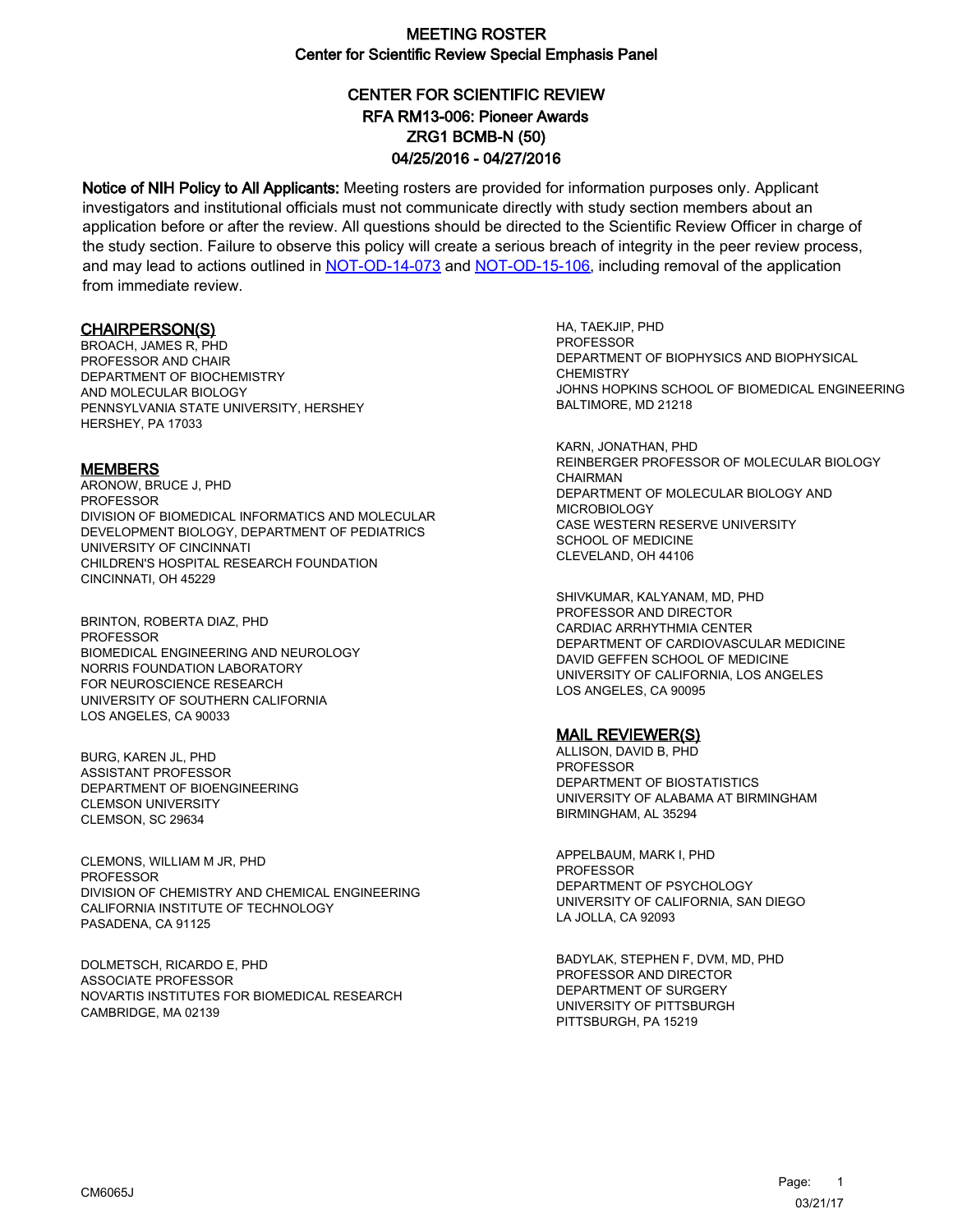# CENTER FOR SCIENTIFIC REVIEW ZRG1 BCMB-N (50) 04/25/2016 - 04/27/2016 RFA RM13-006: Pioneer Awards

Notice of NIH Policy to All Applicants: Meeting rosters are provided for information purposes only. Applicant investigators and institutional officials must not communicate directly with study section members about an application before or after the review. All questions should be directed to the Scientific Review Officer in charge of the study section. Failure to observe this policy will create a serious breach of integrity in the peer review process, and may lead to actions outlined in [NOT-OD-14-073](https://grants.nih.gov/grants/guide/notice-files/NOT-OD-14-073.html) and [NOT-OD-15-106,](https://grants.nih.gov/grants/guide/notice-files/NOT-OD-15-106.html) including removal of the application from immediate review.

BAKER, DAVID, PHD **PROFESSOR** DEPARTMENT OF BIOCHEMISTRY UNIVERSITY OF WASHINGTON SEATTLE, WA 98195

BARTON, JACQUELINE K, PHD PROFESSOR DEPARTMENT OF CHEMISTRY CALIFORNIA INSTITUTE OF TECHNOLOGY PASADENA, CA 91125

BRIEHL, MARGARET M, PHD PROFESSOR DEPARTMENT OF PATHOLOGY COLLEGE OF MEDICINE UNIVERSITY OF ARIZONA TUCSON, AZ 85724

BROWN, RONALD TERRY, PHD PRESIDENT OFFICE OF THE PRESIDENT UNIVERSITY OF NORTH TEXAS DALLAS, TX 75241

CLARDY, JON, PHD PROFESSOR DEPARTMENT OF BIOLOGICAL CHEMISTRY AND MOLECULAR PHARMACOLOGY HARVARD MEDICAL SCHOOL BOSTON, MA 02115

COFFIN, VICKI L, PHD ASSOCIATE PROFESSOR ROSS UNIVERSITY SCHOOL OF MEDICINE DEPARTMENT OF PHARMACOLOGY NORTH BRUNSWICK,, NJ 08902

CORBETT, ANITA H, PHD PROFESSOR OF BIOCHEMISTRY DEPARTMENT OF BIOCHEMISTRY EMORY UNIVERSITY SCHOOL OF MEDICINE ATLANTA, GA 30322

CRAIG, ELIZABETH A, PHD **PROFESSOR** STEENBOCK PREFESSOR OF MOCROBIAL SCIENCE DEPARTMENT OF BIOCHEMISTRY UNIVERSITY OF WISCONSIN MADISON, WI 53706

DOBKIN, BRUCE H, MD PROFESSOR DEPARTMENT OF NEUROLOGY REED NEUROLOGIC RESEARCH CENTER SCHOOL OF MEDICINE UNIVERSITY OF CALIFORNIA, LOS ANGELES LOS ANGELES, CA 90095

DUBNO, JUDY R, PHD **PROFESSOR** DEPARTMENT OF OTOLARYNGOLOGY HEAD AND NECK SURGERY MEDICAL UNIVERSITY OF SOUTH CAROLINA CHARLESTON, SC 29425

DWEIK, RAED A, MBBS, MD PROFESSOR OF MEDICINE PULMONARY, ALLERGY AND CRITICAL CARE MEDICINE THE CLEVELAND CLINIC FOUNDATION CLEVELAND, OH 44195

EL-SAYED, MOSTAFA A, PHD PROFESSOR DEPARTMENT OF LASER DYNAMICS GEORGIA INSTITUTE OF TECHNOLOGY SCHOOL OF CHEMISTRY AND BIOCHEMISTRY ATLANTA, GA 30332

ESCALANTE, JORGE C, PHD UGA FOUNDATION DISTINGUISHED PROFESSOR DEPARTMENT OF MICROBIOLOGY UNIVERSITY OF GEORGIA ATHENS, GA 30602

FINBERG, ROBERT WILLIAM, MD PROFESSOR DEPARTMENT OF MEDICINE UNIVERSITY OF MASSACHUSETTS MEDICAL SCHOOL WORCESTER, MA 01605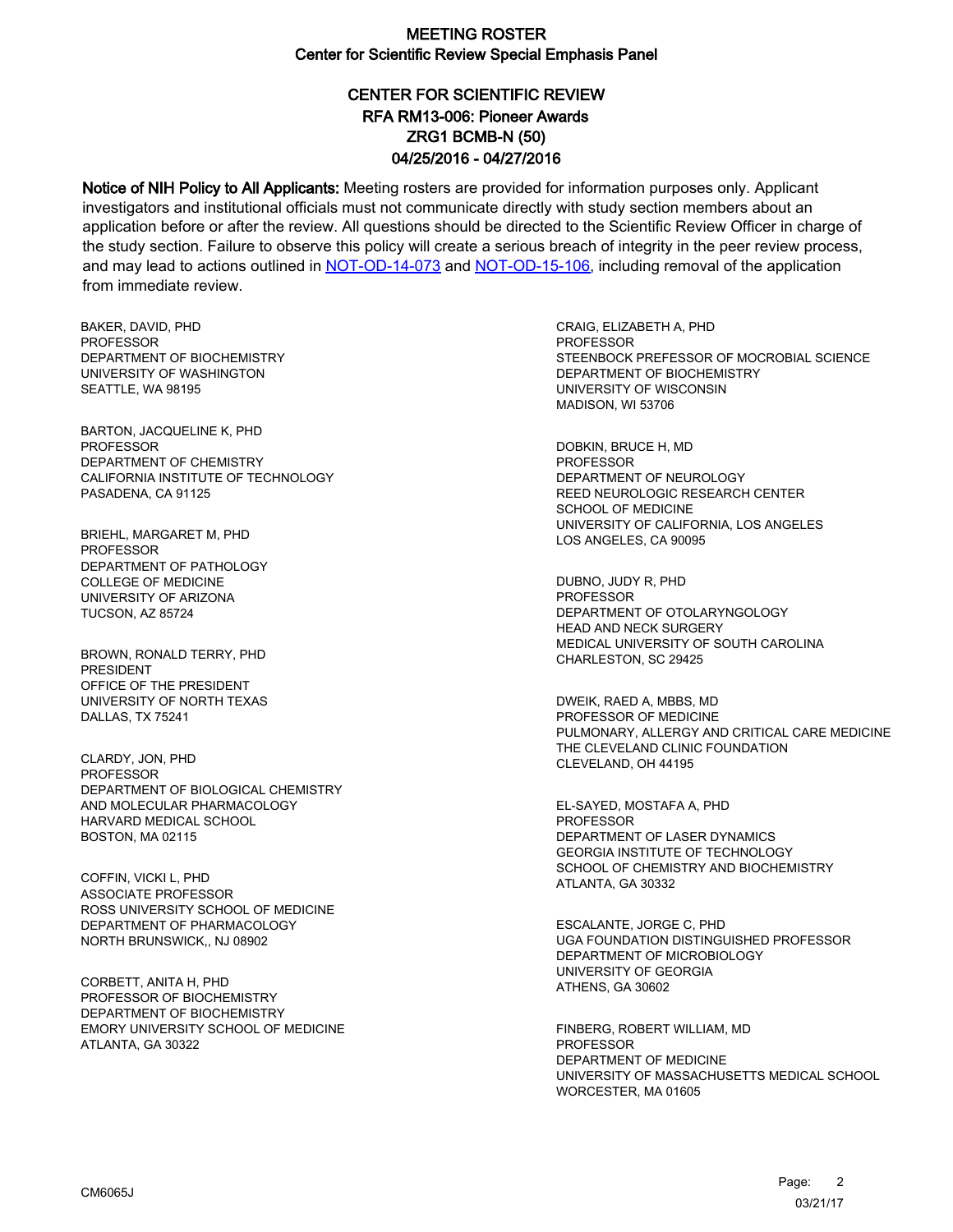# CENTER FOR SCIENTIFIC REVIEW ZRG1 BCMB-N (50) 04/25/2016 - 04/27/2016 RFA RM13-006: Pioneer Awards

Notice of NIH Policy to All Applicants: Meeting rosters are provided for information purposes only. Applicant investigators and institutional officials must not communicate directly with study section members about an application before or after the review. All questions should be directed to the Scientific Review Officer in charge of the study section. Failure to observe this policy will create a serious breach of integrity in the peer review process, and may lead to actions outlined in [NOT-OD-14-073](https://grants.nih.gov/grants/guide/notice-files/NOT-OD-14-073.html) and [NOT-OD-15-106,](https://grants.nih.gov/grants/guide/notice-files/NOT-OD-15-106.html) including removal of the application from immediate review.

GARNER, HAROLD R, PHD **DIRECTOR** MEDICAL INFORMATICS AND SYSTEMS DIVISION AT THE VIRGINIA BIOINFORMATICS INSTITUTE BIOLOGICAL SCIENCE, COMPUTER SCIENCE AND MEDICINE VIRGINIA POLYTECHIC INSTITUTE AND STATE UNIVERSITY BLACKSBURG, VA 24061

GHOSH, INDRANEEL, PHD ASSOCIATE PROFESSOR DEPARTMENT OF CHEMISTRY UNIVERSITY OF ARIZONA TUCSON, AZ 85721

GOULD, ELIZABETH, PHD **PROFESSOR** DEPARTMENT OF PSYCHOLOGY PRINCETON UNIVERSITY PRINCETON, NJ 08544

GREENBLATT, RUTH M, MD **PROFESSOR** DEPARTMENTS OF PHARMACY, MEDICINE AND EPIDEMIOLOGY UNIVERSITY OF CALIFORNIA, SAN FRANCISCO SAN FRANCISCO, CA 94158

GRIENDLING, KATHY K, PHD PROFESSOR DIVISION OF CARDIOLOGY DEPARTMENT OF MEDICINE EMORY UNIVERSITY ATLANTA, GA 30322

GROVE, ELIZABETH A, PHD ASSOCIATE PROFESSOR DEPARTMENTS OF NEUROBIOLOGY, PHARMACOLOGY, AND PHYSIOLOGY UNIVERSITY OF CHICAGO CHICAGO, IL 60637

HAZEN, STANLEY L, MD, PHD **CHAIR** DEPARTMENT OF CELLULAR AND MOLECULAR MEDICINE PREVENTIVE CARDIOLOGY AND REHABILITATION CLEVELAND CLINIC LERNER RESEARCH INSTITUTE CLEVELAND, OH 44195

HEALD, REBECCA W, PHD PROFESSOR OF CELL AND DEVELOPMENTAL BIOLOGY DEPARTMENT OF MOLECULAR AND CELL BIOLOGY UNIVERSITY OF CALIFORNIA, BERKELEY BERKELEY, CA 94720

HERSCHLAG, DANIEL, PHD **PROFESSOR** DEPARTMENT OF BIOCHEMISTRY STANFORD UNIVERSITY SCHOOL OF MEDICINE STANFORD, CA 94305

HIMMELFARB, JONATHAN, MD PROFESSOR DIVISION OF NEPHROLOGY DEPARTMENT OF MEDICINE UNIVERSITY OF WASHINGTON SEATTLE, WA 98104

INNES, ROGER W, PHD PROFESSOR DEPARTMENT OF BIOLOGY INDIANA UNIVERSITY BLOOMINGTON, IN 47405

JARVIS, ERICH D, PHD ASSOCIATE PROFESSOR DEPARTMENT OF NEUROBIOLOGY DUKE UNIVERSITY MEDICAL CENTER DURHAM, NC 27710

LEVITT, MICHAEL, PHD **PROFESSOR** DEPARTMENT OF STRUCTURAL BIOLOGY STANFORD UNIVERSITY STANFORD, CA 94305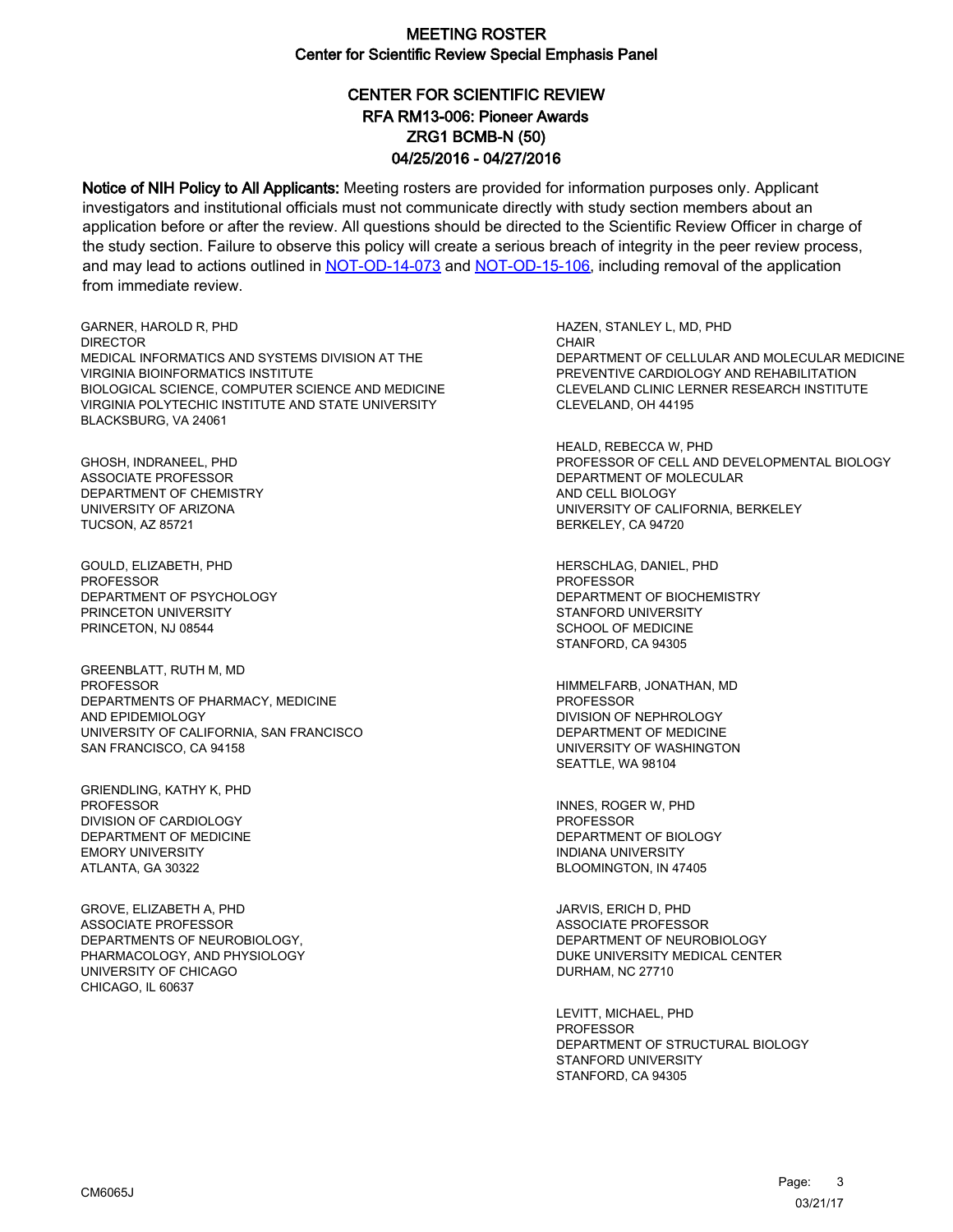# CENTER FOR SCIENTIFIC REVIEW ZRG1 BCMB-N (50) 04/25/2016 - 04/27/2016 RFA RM13-006: Pioneer Awards

Notice of NIH Policy to All Applicants: Meeting rosters are provided for information purposes only. Applicant investigators and institutional officials must not communicate directly with study section members about an application before or after the review. All questions should be directed to the Scientific Review Officer in charge of the study section. Failure to observe this policy will create a serious breach of integrity in the peer review process, and may lead to actions outlined in [NOT-OD-14-073](https://grants.nih.gov/grants/guide/notice-files/NOT-OD-14-073.html) and [NOT-OD-15-106,](https://grants.nih.gov/grants/guide/notice-files/NOT-OD-15-106.html) including removal of the application from immediate review.

LI, CHENZHONG, PHD ASSOCIATE PROFESSOR DEPARTMENT OF BIOMEDICAL ENGINEERING FLORIDA INTERNATIONAL UNIVERSITY MIAMI, FL 33174

LIECHTY, EDWARD A, MD PROFESSOR DEPARTMENT OF PEDIATRICS JAMES W. RILEY HOSPITAL FOR CHILDREN INDIANA UNIVERSITY SCHOOL OF MEDICINE INDIANAPOLIS, IN 46202

LIMBACH, PATRICK A, PHD PROFESSOR DEPARTMENT OF CHEMISTRY UNIVERSITY OF CINCINNATI CINCINNATI, OH 45221

LIU, JUN O, PHD PROFESSOR DEPARTMENT OF PHARMACOLOGY AND MOLECULAR SCIENCE JOHNS HOPKINS SCHOOL OF MEDICINE BALTIMORE, MD 21205

LOVERDE, PHILIP T, PHD PROFESSOR DEPARTMENTS OF BIOCHEMISTRY AND PATHOLOGY SCHOOL OF MEDICINE UNIVERSITY OF TEXAS HEALTH SCIENCE CENTER AT SAN ANTONIO SAN ANTONIO, TX 78229

MALASPINA, DOLORES, MD ANITA AND JOSEPH STECKLER PROFESSOR DEPARTMENTS OF PSYCHIATRY AND CHILD PSYCHIATRY NEW YORK UNIVERSITY LANGONE MEDICAL CENTER NEW YORK, NY 10022

MALIK, ASRAR B, PHD DISTINGUISHED PROFESSOR AND HEAD DEPARTMENT OF PHARMACOLOGY COLLEGE OF MEDICINE UNIVERSITY OF ILLINOIS CHICAGO, IL 60612

MITCHELL, GORDON S, PHD PROFESSOR AND CENTER DIRECTOR MCKNIGHT BRAIN INSTITUTE COLLEGE OF PUBLIC HEALTH & HEALTH PROFESSIONS UNIVERSITY OF FLORIDA 1225 CENTER DRIVE, PO BOX 100154 GAINESVILLE, FL 32610

NORRIS, KEITH C, MD PROFESSOR OF MEDICINE DAVID GEFFEN SCHOOL OF MEDICINE GENERAL INTERNAL MEDICINE HEALTH SERVICES RESEARCH LOS ANGELES, CA 90024

OMENN, GILBERT S, MD, PHD PROFESSOR AND DIRECTOR CENTER FOR COMPUTATIONAL MEDICINE AND BIOINFORMATICS UNIVERSITY OF MICHIGAN ANN ARBOR, MI 48109

PALESE, PETER, PHD PROFESSOR DEPARTMENT OF MICROBIOLOGY MOUNT SINAI SCHOOL OF MEDICINE NEW YORK, NY 10029

PATTERSON, JEAN L, PHD **CHAIRMAN** DEPARTMENT OF VIROLOGY AND IMMUNOLOGY SOUTHWEST FOUNDATION FOR BIOMEDICAL RESEARCH SAN ANTONIO, TX 78227

PAULUS, MARTIN P, MD SCIENTIFIC DIRECTOR AND PRESIDENT LAUREATE INSTITUTE FOR BRAIN RESEARCH TULSA, OK 74136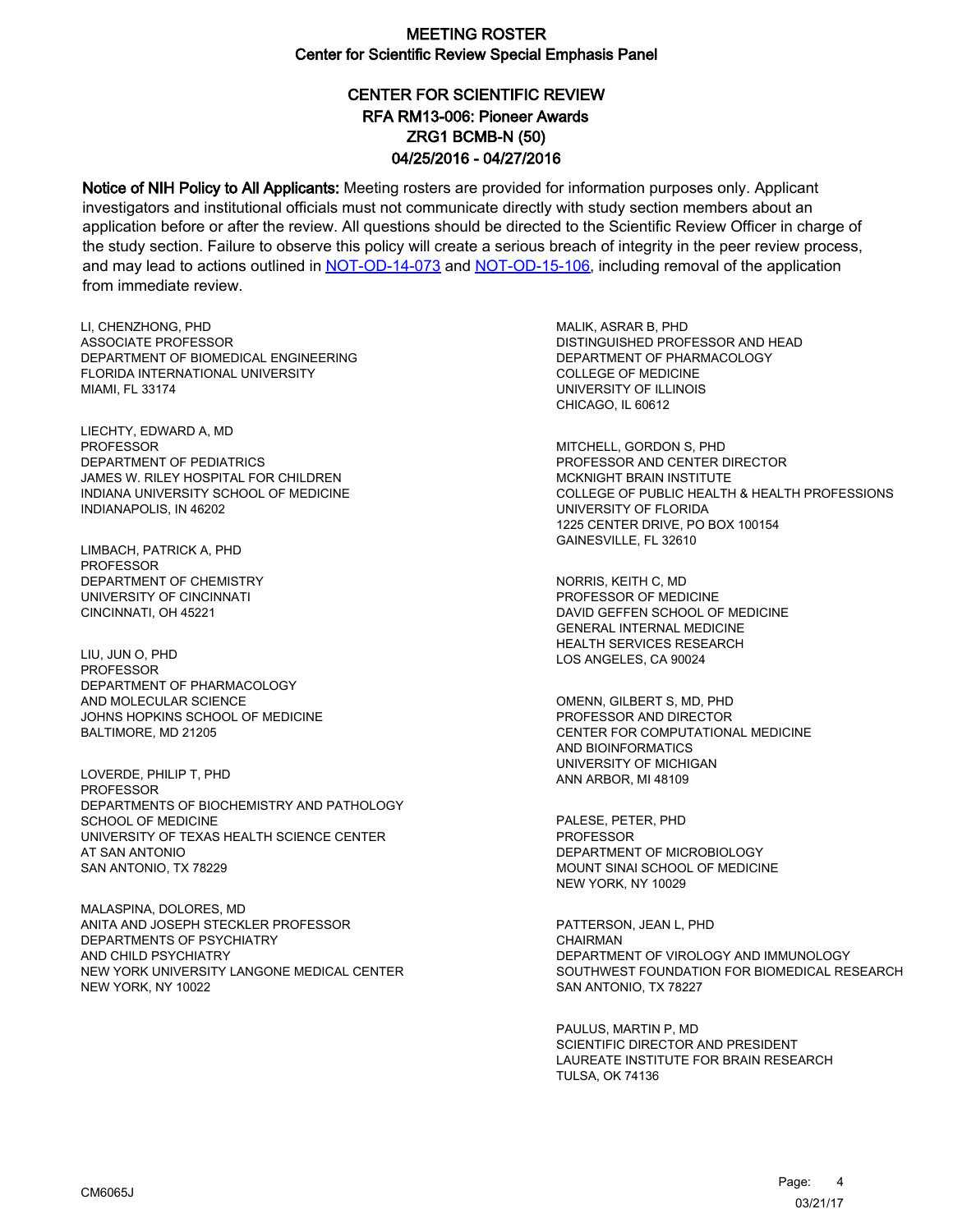# CENTER FOR SCIENTIFIC REVIEW ZRG1 BCMB-N (50) 04/25/2016 - 04/27/2016 RFA RM13-006: Pioneer Awards

Notice of NIH Policy to All Applicants: Meeting rosters are provided for information purposes only. Applicant investigators and institutional officials must not communicate directly with study section members about an application before or after the review. All questions should be directed to the Scientific Review Officer in charge of the study section. Failure to observe this policy will create a serious breach of integrity in the peer review process, and may lead to actions outlined in [NOT-OD-14-073](https://grants.nih.gov/grants/guide/notice-files/NOT-OD-14-073.html) and [NOT-OD-15-106,](https://grants.nih.gov/grants/guide/notice-files/NOT-OD-15-106.html) including removal of the application from immediate review.

PENNER, REINHOLD, MD, PHD DIRECTOR OF RESEARCH AND PROFESSOR CENTER FOR BIOMEDICAL RESEARCH THE QUEEN'S MEDICAL CENTER UNIVERSITY OF HAWAII HONOLULU, HI 96813

PRENDERGAST, FRANKLYN G, MBBS, PHD PROFESSOR OF PHARMACOLOGY DEPARTMENT OF MOLECULAR PHARMACOLOGY AND EXPERIMENTAL THERAPEUTICS MAYO MEDICAL SCHOOL ROCHESTER, MN 55905

RAFII, SHAHIN, MD ARTHUR BELFER PROFESSOR OF GENETIC MEDICINE DEPARTMENT OF MEDICINE WEILL CORNELL MEDICAL COLLEGE NEW YORK, NY 10021

RELMAN, DAVID A, MD PROFESSOR STANFORD UNIVERSITY VETERANS AFFAIRS PALTO ALTO HEALTH CARE SYSTEM PALO ALTO, CA 94304

RIMAL, RAJIV N, PHD PROFESSOR AND CHAIR DEPARTMENT OF PREVENTION AND COMMUNITY HEALTH GEORGE WASHINGTON UNIVERSITY WASHINGTON, DC 20052

ROBERTS, L JACKSON II, MD **PROFESSOR** DEPARTMENT OF PHARMACOLOGY SCHOOL OF MEDICINE VANDERBILT UNIVERSITY NASHVILLE, TN 37232

ROHAN, LISA C, PHD ASSOCIATE PROFESSOR DEPARTMENT OF PHARMACEUTICAL SCIENCES MAGEE WOMEN'S RESEARCH INSTITUTE UNIVERSITY OF PITTSBURGH PITTSBURGH, PA 15213

RUTTER, JARED P, PHD **PROFESSOR** DEPARTMENT OF BIOCHEMISTRY UNIVERSITY OF UTAH SCHOOL OF MEDICINE SALT LAKE CITY, UT 84112

SCHOENBAUM, ELLIE E, MD, PHD PROFESSOR DEPARTMENT OF EPIDEMIOLOGY AND POPULATION HEALTH ALBERT EINSTEIN COLLEGE OF MEDICINE MONTEFIORE MEDICAL CENTER BRONX, NY 10461

SCHUPBACH, GERTRUD M, PHD **PROFESSOR** DEPARMENT OF MOLECULAR BIOLOGY PRINCETON UNIVERSITY PRINCETON, NJ 08540

SHIH, JEAN C, PHD BOYD AND ELSIE WELIN PROFESSOR DEPARTMENT OF MOLECULAR PHARMACOLOGY AND TOXICOLOGY PHARMACEUTICAL SCIENCE CENTER UNIVERSITY OF SOUTHERN CALIFORNIA LOS ANGELES, CA 90033

SORENSEN, JAMES L, PHD PROFESSOR DEPARTMENT OF PSYCHIATRY UNIVERSITY OF CALIFORNIA, SAN FRANCISCO SAN FRANCISCO, CA 94110

STAATS, HERMAN F, PHD **PROFESSOR** DEPARTMENT OF PATHOLOGY DUKE UNIVERSITY MEDICAL CENTER DURHAM, NC 27710